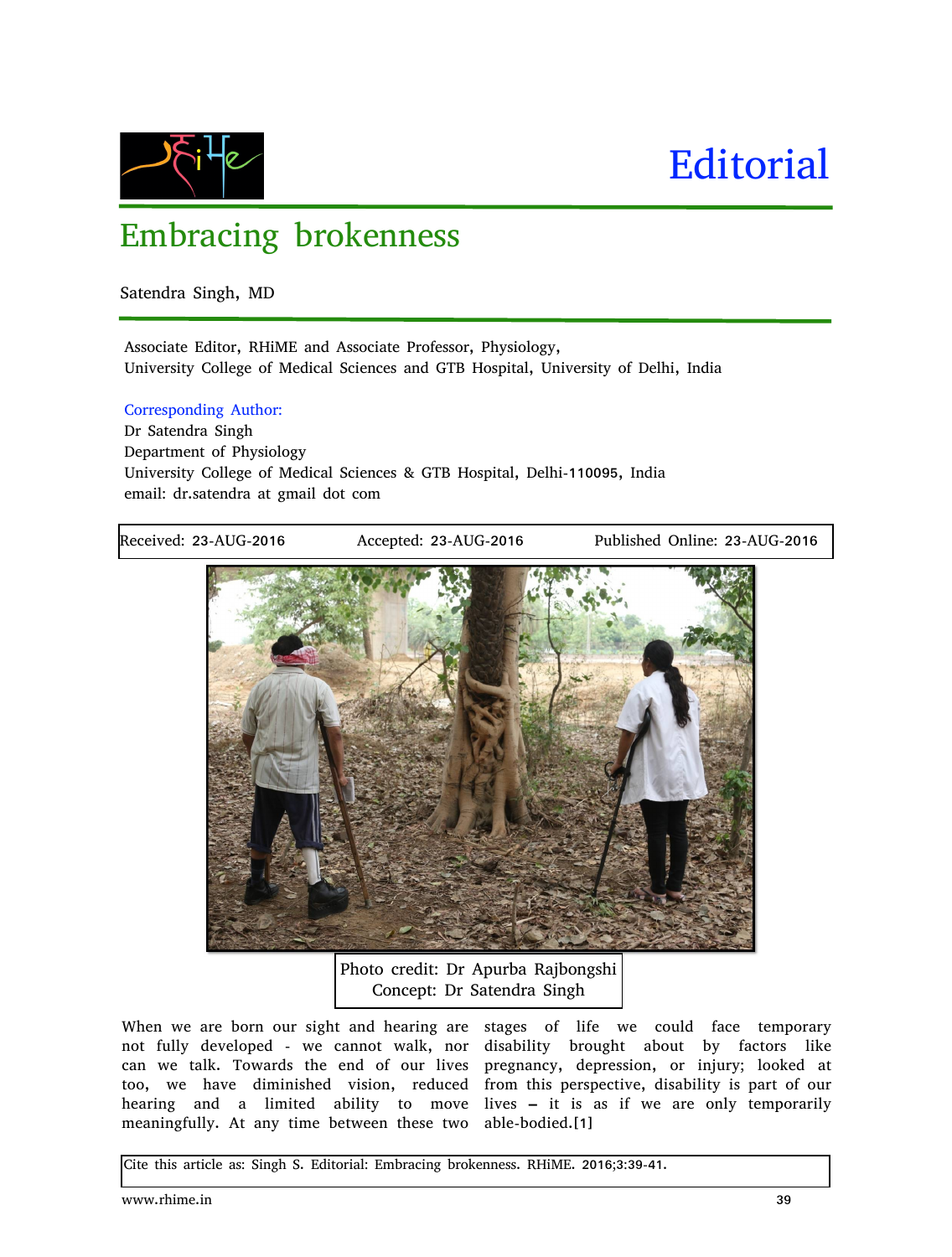Although disability is all-pervasive, it is very diverse in its manifestations – locomotor, visual, psychosocial and many other – that people who are currently 'able' do not understand the lived experience of persons with disabilities. There are misconceptions and stereotypes – and many myths are perpetuated by cinema and the media. Often, non-disabled persons portray disabled characters without understanding the disability.[2] Cinema tends to show people with disability as discontented, as wanting to end their lives being unable to bear the thought of burdening their loved ones.[3] Such portrayal, apart from being nonrepresentative, seriously undermines the work of disability activists who are struggling to show the world that disability is not a burden; in fact, physical and attitudinal barriers cause greater impairment than the disability per se.[4]

There are many people who refuse to be burdened either by their disability or by society: Dr SH Advani, an oncologist, is a wheelchair user who pioneered bone marrow transplantation in India; Arunima Sinha, national level volleyball player, is the first woman in the world to conquer Mt. Everest on a prosthetic leg.[5] To truly abolish all barriers that burden persons with disabilities, we must bring about change. This journal contributes by publishing articles that address inclusiveness; in addition, the ABCDE paradigm, published earlier, uses the medical humanities to change attitudes and behavior and may help to foster a culture of inclusiveness in medical professionals.[6]

#### Honing appropriate Attitudes and Behavior

Attitudes develop through experience, education, and environment; psychologists believe that they can be modified and reinforced.[7] Attitudes often dictate behavior which is how one expresses oneself in action. As medical teachers, we should work actively to craft appropriate, analytical attitudes in the hope that they will influence medical students' behavior.

#### Making Communication meaningful

Medical professionals should be encouraged to

connect and communicate with persons with disabilities. Exposure to the narrative experience of persons with disabilities could enhance understanding, and generate learning of the social and psychological constructs of disability. Literature suggests that the study of disability identity informs therapeutic practice by combating antipathy.[8]

#### Embracing Diversity

No two living entities are uniformly able or uniformly disabled. In that sense, each one of us, regardless of our ability or disability, happens to be unique and different; therefore it is erroneous to single out and to describe only persons with disabilities as "Differently Abled".[9] Sharing lived experiences of having a disability can activate disability identity and bring change.[10] This is how attitudinal barriers may be broken and we may embrace diversity.

#### Empathy, not pity; Ethical treatment, not glorification

Persons with disabilities in Bangladesh are being called 'Golden Citizens' and those in India are now called 'Divyang' which means those having divine body parts.[11] Such clichés or metaphors, if systemically incorporated into societal structures, could push persons with disabilities back several decades, trapping their "humanisation" in metaphysical concepts of disability.[11] By selling the idea that people without disabilities are "normal" and those with disabilities are divine, instead of encouraging assimilation, we could be promoting exclusion.

A language that demeans and isolates can never be ethically correct. Culture, language and social behaviour are not only interrelated, but are also interdependent.[12] Thus, the ethical use of disability language and cultural and linguistic competence is extremely important if everyone is to embrace diversity. Medicine has a tendency to call the disabled body a case – as Michael Foucault says, "it pathologizes the exceptional and normalizes the ordinary."[13] Overwhelmed by medical jargon, the person - the patient remains obscured. This results in the objectification of the patient, the production